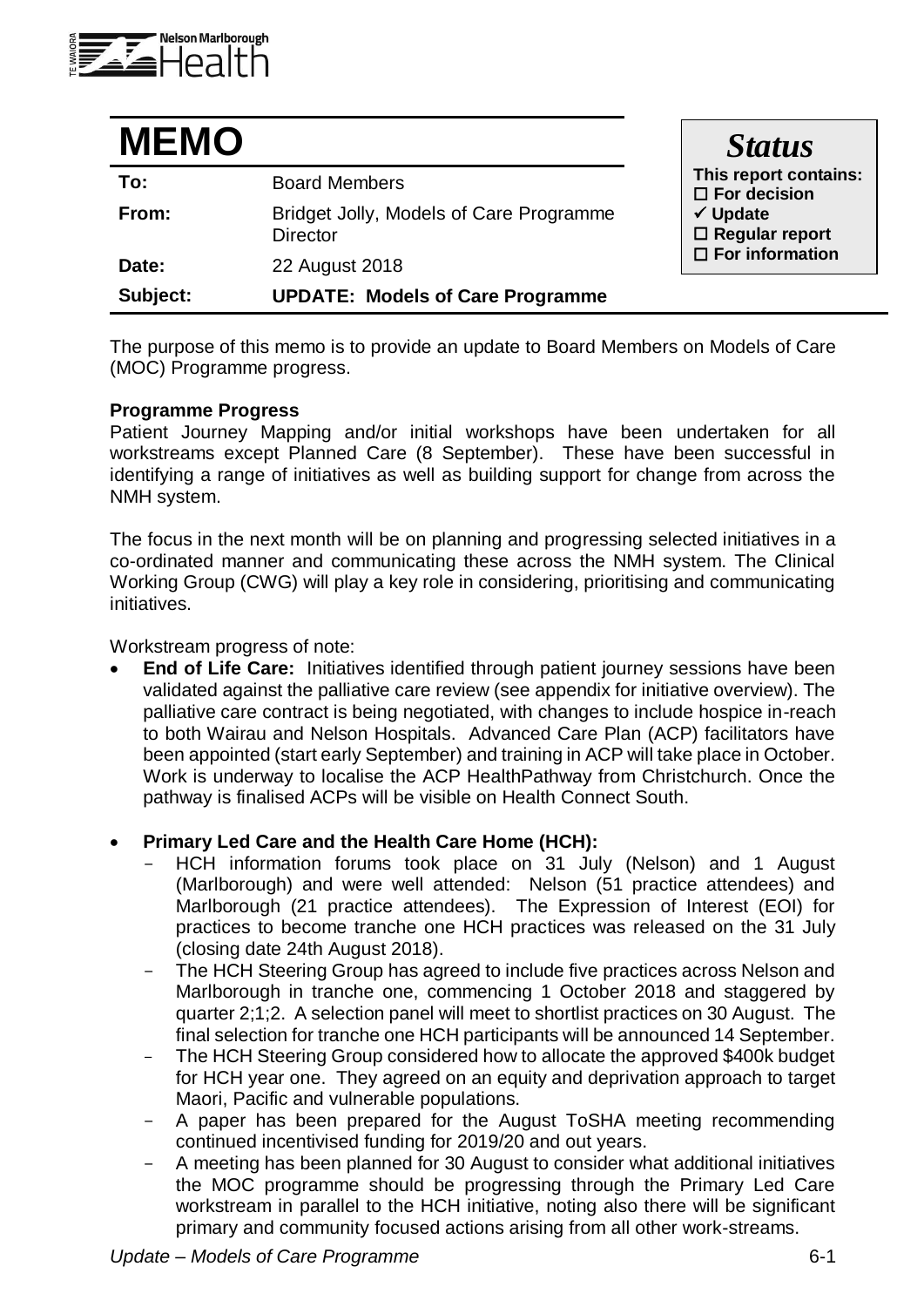

- **Access for Vulnerable Populations:** Consumer hui have been held at Te Āwhina Marae (18 July) and Crossroads Marlborough (27 July). A meeting has been planned for 7 September with Service Providers, Nelson Marlborough health professionals and Te Waka Hauora team. The purpose is to understand the range of initiatives underway across the providers and agree how to progress and prioritise initiatives including how to expand existing initiatives e.g. into other vulnerable communities such as migrant and refugee communities.
- **Long Term Conditions:** Patient Journey Mapping sessions have taken place on 15 August (Marlborough) and 20 August (Nelson).
- **Unplanned Care:** Patient Journey Mapping sessions have taken place on 24 July (Nelson) and 7 August (Marlborough).
- **Planned Care:** An 'unconference' is planned for the 8th September. This is a participant driven meeting. Responsibility rests with the participants to generate the agenda, deliver the content, and record the outcomes and actions.
- **Virtual Health:** A formal request for Care Foundation funding has been submitted and will be discussed at the 27 August Care Foundation meeting. This funding will be used to recruit a project manager to work across district and conduct a series of virtual health pilots across different virtual health opportunities (for example, patient to GP, GP to specialist).
- **Mental Health and Addictions:** The MH&A programme has identified a programme of work in order to make improvements across six system drivers. Recent activity has included piloting an integrated employment support model (IPS - Individual Placement Support) in partnership with the NGO provider of services and the Wairau Adult team, transitioning to an all ages after hours roster and having 22 primary nurses trained with Mental health Credentialing programme. More information on the system drivers and key activities are included in Appendix Two.

# **Indicative Business Case (IBC)**

Treasury and the Ministry of Health visited NMDHB to discuss IBC scope, timeframes, and expectations. This confirmed that the IBC needs to consider overall system change, and the importance of the MOC work to inform this. The MOC team is working closely with the IBC team to ensure that key MOC assumptions are available to the right level of detail and in line with the IBC timeframes. The MOC and IBC team will need to work closely with key stakeholders to develop and confirm these system wide assumptions.

### **Resources**

CE approval has been received to recruit a Communications Officer and Improvement Analyst to join the MOC programme team. These additional resources will help progress communication and data analysis activities and allow the core MOC programme team to focus on supporting MOC projects and initiatives.

### **Lessons Learned from the NZNO Strike**

The NZNO strike was a catalyst for altering some models of care for the duration of the strike, for example the extension of services being provided within Aged Residential Care Facilities. The MOC programme held a 'lessons learned' session which identified opportunities for changes to models of care and identified what resources and process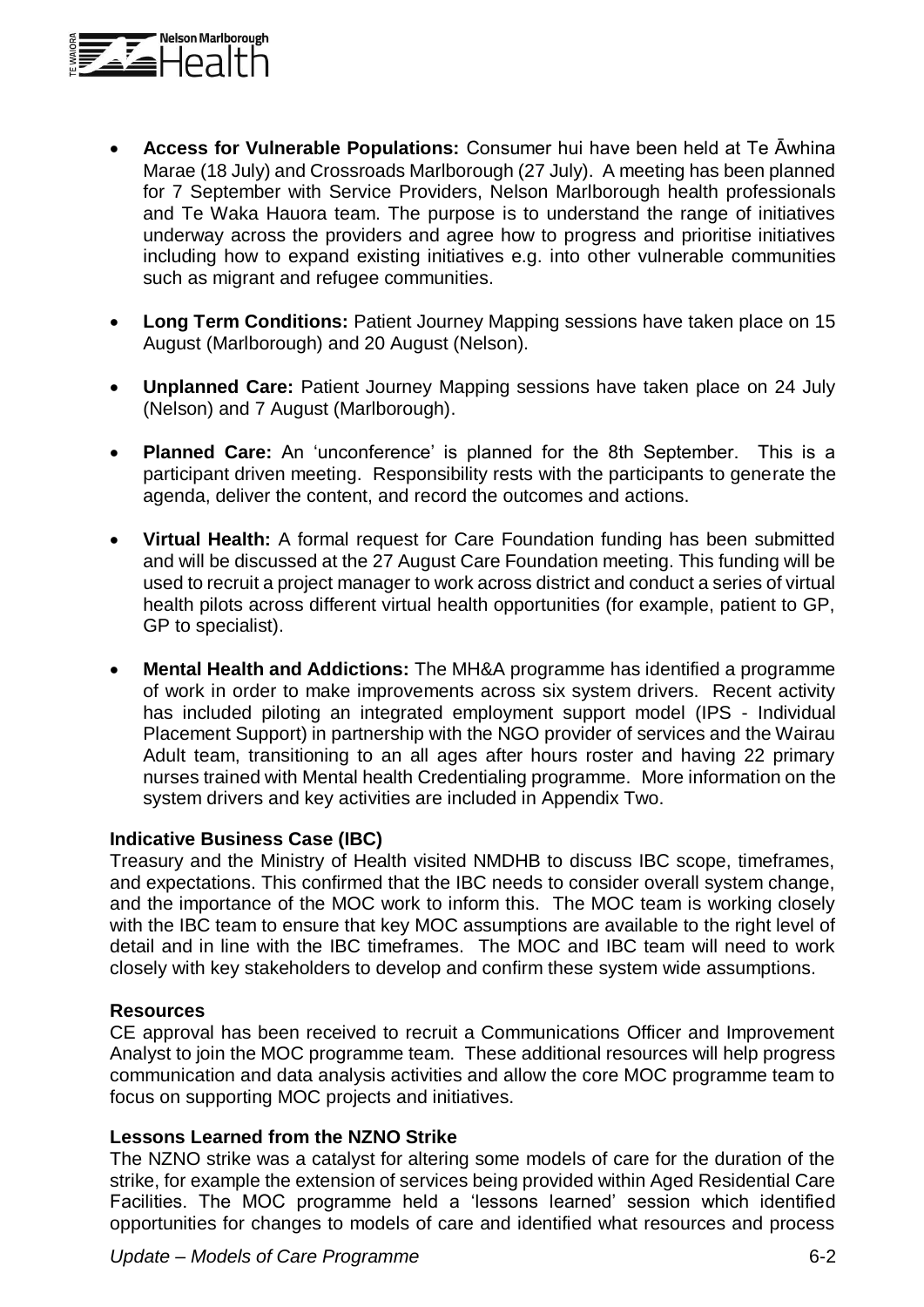

change would be required to support this. Next steps are to discuss these further with the CWG at the next meeting on 28 August.

## **Data Analysis**

Progress has been made on sharing and analysis of PHO and DHB data. An initial combined data set has been developed, and indications are that this will be very useful for understanding patient flow across the system, with the ability to interrogate the data through a number of filters.

Bridget Jolly **Programme Director**

## **RECOMMENDATIONS:**

## **THAT THE MODELS OF CARE UPDATE BE RECEIVED.**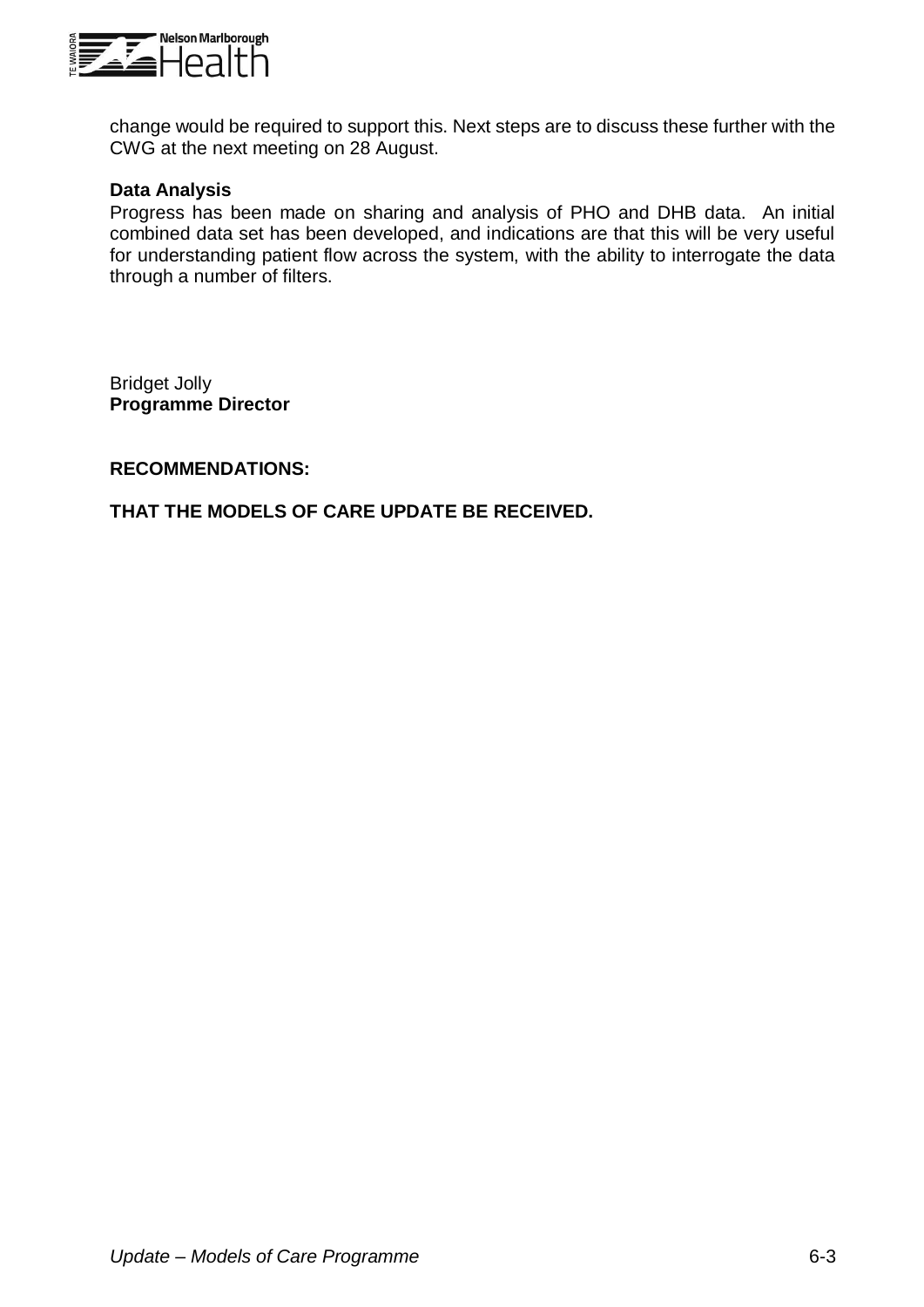

### **Appendix One: End of Life Care Initiatives**

The following initiatives were identified during the End of Life Care Patient Journey Mapping Sessions. Note that the EOLC working group is developing more detail around these and considering prioritisation and timing.

| <b>Initiative</b>                                               | <b>Objective</b>                                                                                                                                                                                                                                                                 |
|-----------------------------------------------------------------|----------------------------------------------------------------------------------------------------------------------------------------------------------------------------------------------------------------------------------------------------------------------------------|
| <b>Advance Care</b><br>Planning (ACP)                           | Assist people to identify their personal wishes for End of Life<br>$\bullet$<br>Care<br>Increase visibility of plans; shared with all health providers as<br>appropriate                                                                                                         |
| Conversations<br>Campaign                                       | Normalise death & dying<br>$\bullet$<br>Encourage people to plan ahead<br>$\bullet$                                                                                                                                                                                              |
| <b>Patient Care</b><br>Coordination                             | Easy access to End of Life Care services, support & equipment<br>$\bullet$<br>through a single coordinator / case manager as appropriate                                                                                                                                         |
| <b>Complex Older Adult</b><br>Team                              | Improve care coordination across care settings and professions<br>$\bullet$<br>for older persons with multiple morbidities and high risk factors                                                                                                                                 |
| Palliative Care In-<br>Reach: Hospital                          | Improve education and clinical support for hospital based staff<br>$\bullet$<br>responsible for patients at the end of their lives                                                                                                                                               |
| Hospice Care Out-<br>Reach to ARC                               | Improve education and clinical support for aged residential care<br>$\bullet$<br>staff responsible for complex patients at the end of their lives                                                                                                                                |
| <b>Options for Treatment</b><br>& Resuscitation form<br>(OtTer) | Assist people to understand in more clinical detail the realistic<br>$\bullet$<br>End of Life treatment options to achieve the wishes in their<br><b>Advanced Care Plan</b><br>Have frank and honest conversations with patients before<br>$\bullet$<br>emergency care is needed |
| Patient "Passport"                                              | Single patient information pack for End of Life Care (e.g. ACP,<br>$\bullet$<br>OtTER, nursing care plan, life tube)<br><b>Shared Care Plan</b><br>$\bullet$                                                                                                                     |